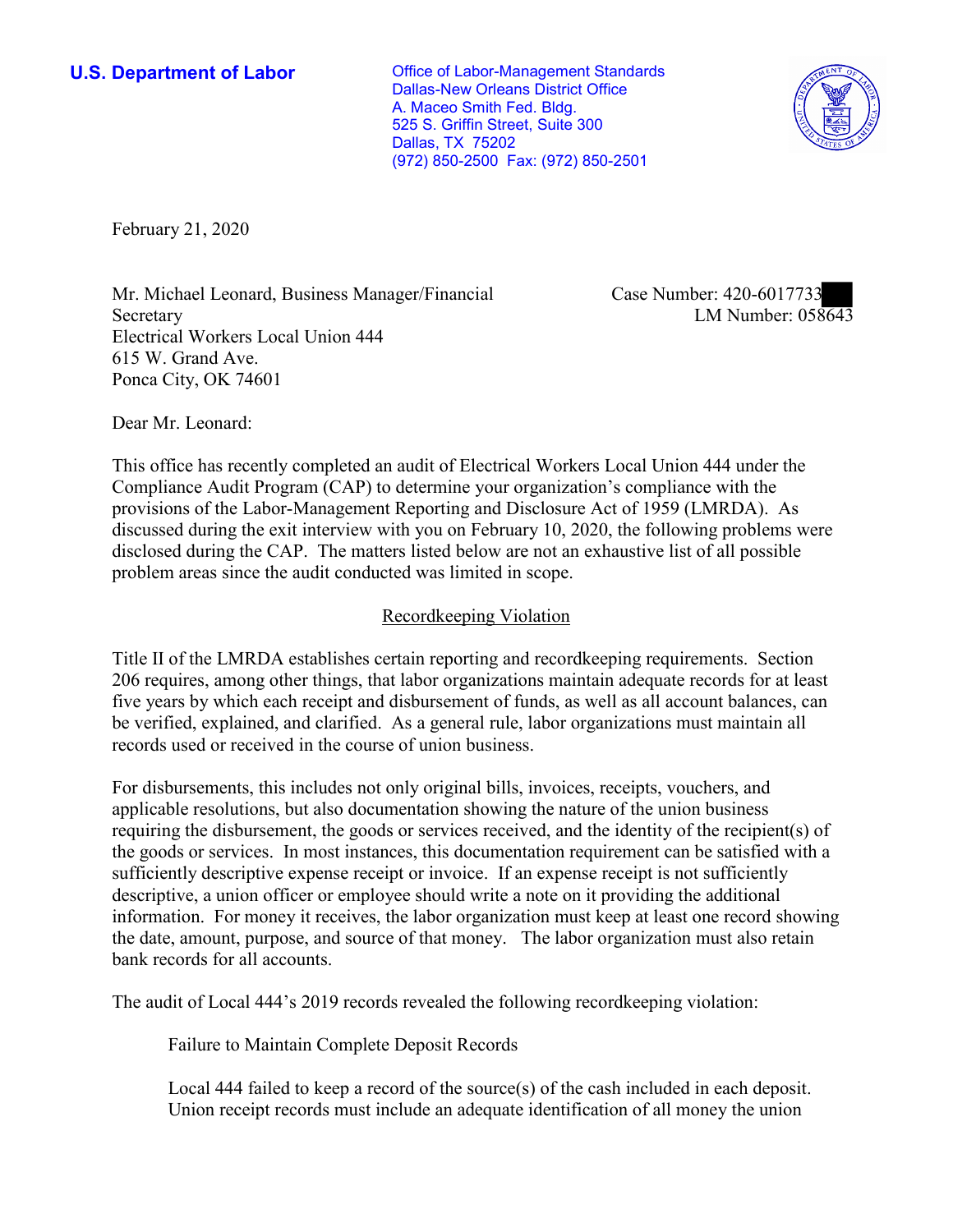receives. The records should show the date and amount received, and the source of the money.

Based on your assurance that Local 444 will retain adequate documentation in the future, OLMS will take no further enforcement action at this time regarding the above violations.

# Reporting Violations

The audit disclosed a violation of LMRDA Section 201(b), which requires labor organizations to file annual financial reports accurately disclosing their financial condition and operations. Although Local 444 has not yet filed the 2019 LM-3, the audit disclosed numerous reporting deficiencies on the 2018 LM-3 report. Consequently, the Labor Organization Annual Report LM-3 filed by Local 444 for the fiscal year ended December 31, 2018, was deficient in the following areas:

1. Disbursements to Officers and Employees

Local 444 did not report the names of some officers in Item 24 (All Officers and Disbursements to Officers). For example, Local 444 did not list the Executive Board members: Larry Fry Jr., Ron Kraft, Jeffrie Bradbury, Josh Turner, and Jeremy Martin. The union must report in Item 24 all persons who held office during the year, regardless of whether they received any payments from the union.

Local 444 did not include some indirect disbursements that Business Manager/Financial Secretary Michael Leonard paid via union credit card, such as restaurant charges, parking, and luggage fees, totaling at least \$1,978.93 in the amounts reported in Item 24 (All Officers and Disbursements to Officers). It appears the union erroneously reported these payments in Item 54 Other Disbursements.

Local 444 reported the salary paid to Treasurer Robert Peterson for time spent working on union business in column E Allowances and Other Disbursements instead of column D Gross Salary, next to his name.

Local 444 did not report the taxes deducted from Business Manager/Financial Secretary Michael Leonard's salary in the "Less Deductions" line of Item 24.

Local 444 erroneously reported \$1,540.80 in lost time paid to members in Item 50 Benefits. If those members were on the executive board, the lost time should have been reported next to their names in Item 24. If not, then the lost time should have been reported in Item 45 To Employees.

The union must report most direct disbursements to Local 444 officers and some indirect disbursements made on behalf of its officers in Item 24. A "direct disbursement" to an officer is a payment made to an officer in the form of cash, property, goods, services, or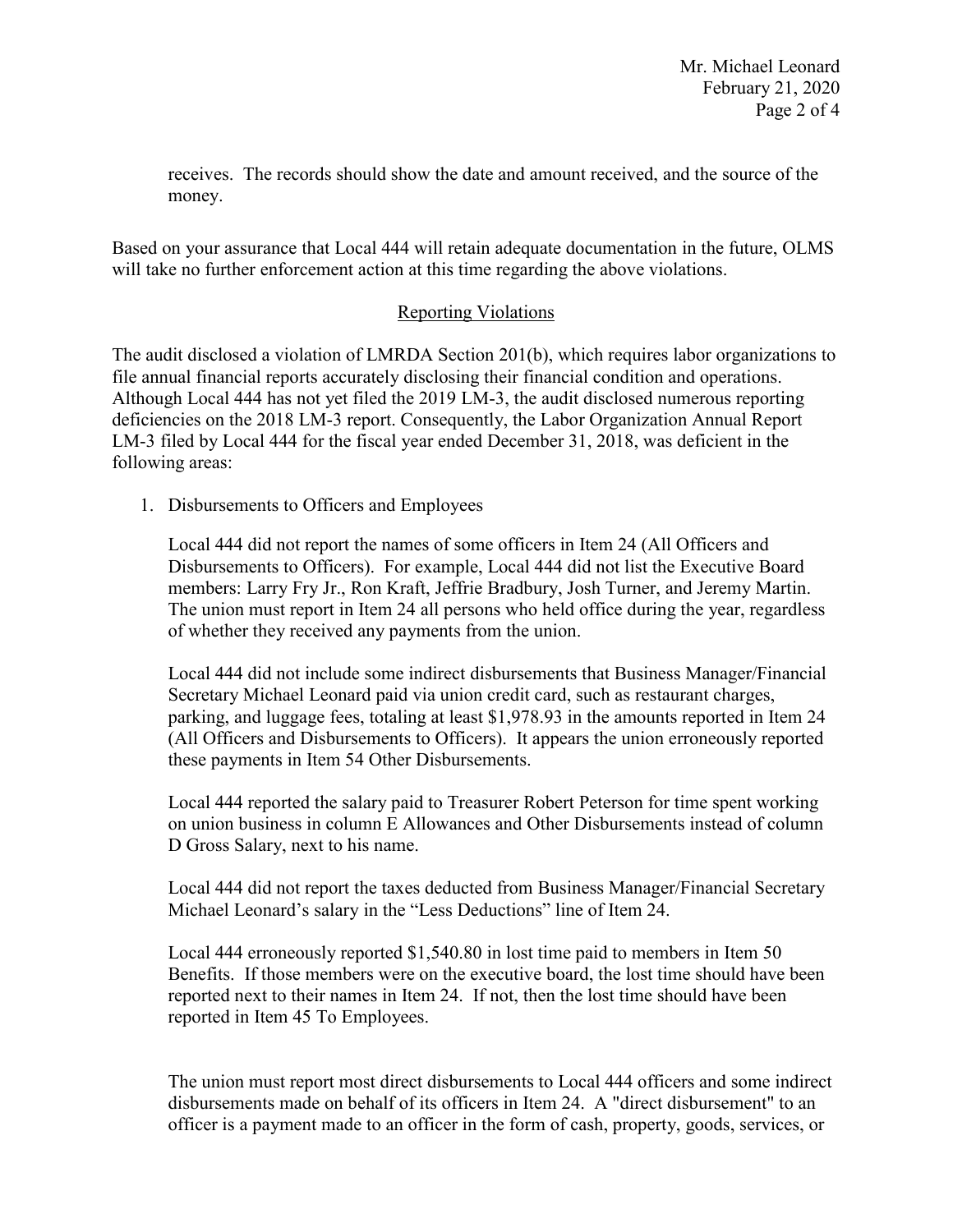other things of value. See the instructions for Item 24 for a discussion of certain direct disbursements to officers that do not have to be reported in Item 24. An "indirect disbursement" to an officer is a payment to another party (including a credit card company) for cash, property, goods, services, or other things of value received by or on behalf of an officer. However, indirect disbursements for temporary lodging (such as a union check issued to a hotel) or for transportation by a public carrier (such as an airline) for an officer traveling on union business should be reported in Item 48 (Office and Administrative Expense).

2. Loans Receivable & Loans Payable

Local 444 erroneously reported checks written between Local 444's general checking account and Local 444's building corporation account as Loans Receivable in Items 26A & 26B and Loans Payable in Items 33A & 33B.

3. Investment Account

Local 444 reported \$22,486 of "change of value of Local 444's investments" in Item 54 Other Disbursements to get the report to balance. OLMS advised Local 444 to start reporting Local 444's entire investment account in Items 28A & 28B Investments.

4. Fixed Assets

Local 444 failed to report the value of the union hall building in Items 29A & 29B Fixed Assets. OLMS explained that since the building corporation was included in Local 444's LM report, it should have been included in Items 29A & 29B.

5. Receipts

Local 444 erroneously reported the total dues as the total amount of dues received minus per capita paid to IBEW International, instead of reporting the total dues received in Item 38 and reporting the total per capita paid in Item 47.

Local 444 erroneously reported that Local 444 received per capita income in Item 39 when Local 444 did not receive any per capita income.

Local 444 erroneously reported payments made from Local 444's general fund account to Local 444's building corporation account in Item 43 Other Receipts.

6. Per Capita

Local 444 erroneously reported only \$800 in Item 47 Per Capita when Local 444's October to December 2018 records show they paid between \$2,000 and \$3,000 in per capita every month to IBEW International.